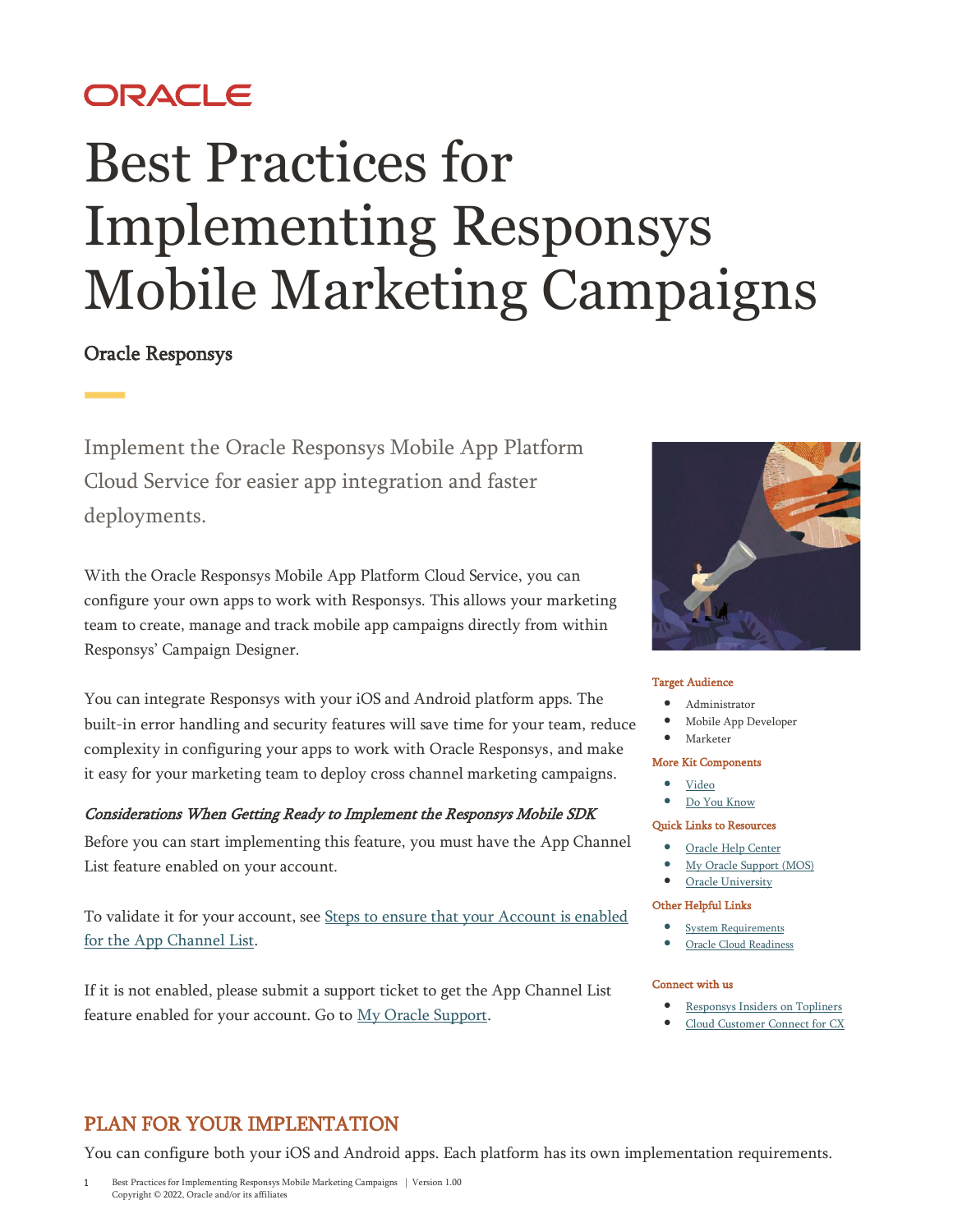For streamlined and efficient mobile implementations, treat each platform as a single project and prioritize separately.



#### Review the Configuration Guide

As the Responsys Account Administrator, review the [Mobile App Platform Cloud Service Configuration Guide](https://docs.oracle.com/en/cloud/saas/marketing/responsys-develop-mobile/pdf/mobile-app-config-guide.pdf)

#### Identify the Team Members Needed for Implementation

- $\Box$  Identify the appropriate persons needed to support the implementations:
	- Responsys Account Administrator Manages the Responsys account
	- Marketer Defines requirments, manages campaigns to include Mobile App
	- Developer Implements SDK, provides gateway credentials, tests integration

## **Roles & Systems**

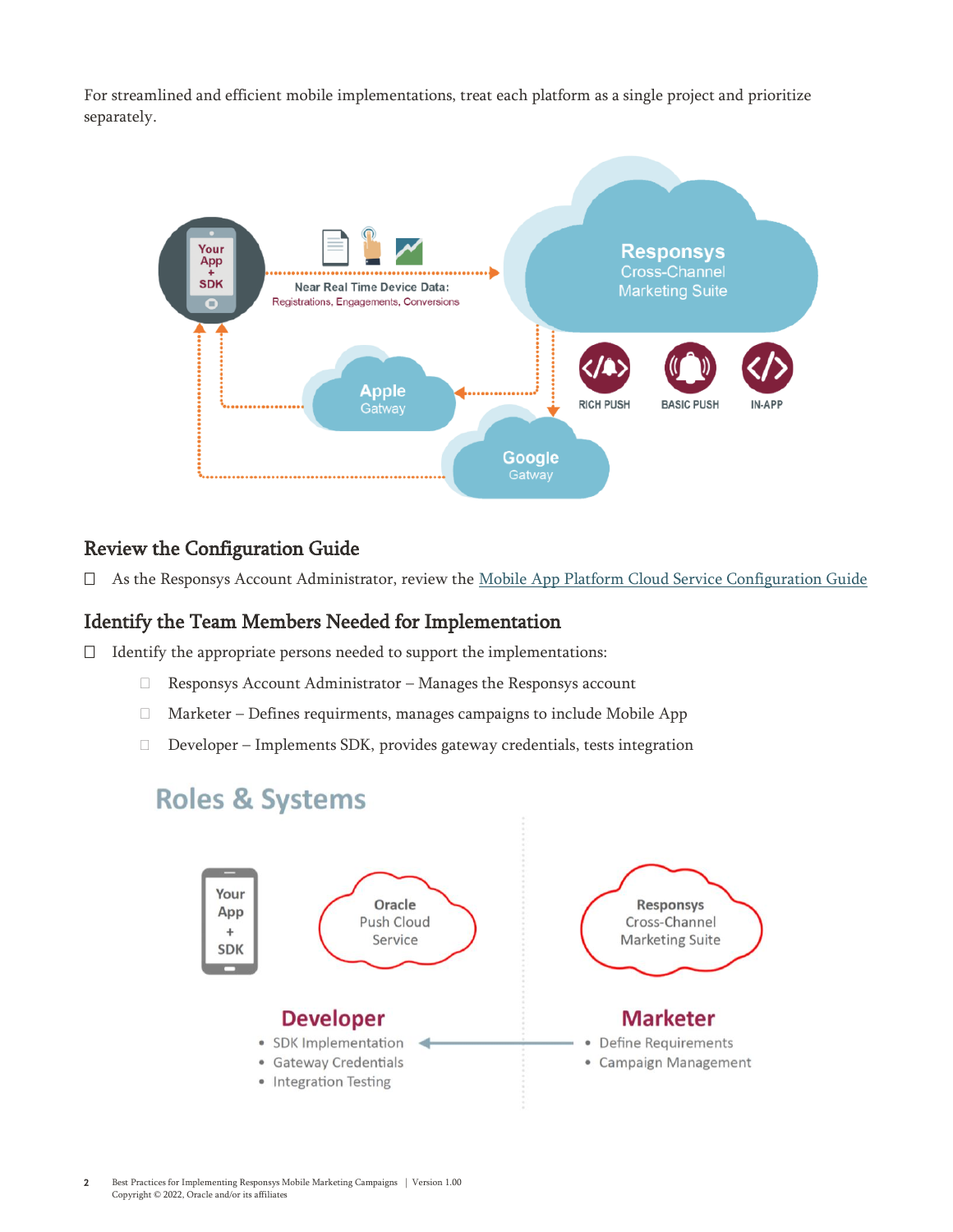## Kick off Implementation Planning Meeting

 $\Box$  Kick off an internal planning meeting with all the appropriate persons identified for implementation

#### Distribute Documentation to the Implementation Team Member

Distribute this Best Practice Guide and th[e Mobile App Configuration guide](https://docs.oracle.com/en/cloud/saas/marketing/responsys-develop-mobile/dev-console/dev-console.htm) for review

#### Define Your Mobile App Requirements

- The Mobile App Developer needs to work with the Responsys Account Admin and the Marketer to define the features that your mobile app will support:
	- App Channel List
	- Message Center
	- Custom sounds
	- Custom triggers
	- $\Box$  Push campaign custom key-value pairs
	- Notification preferences
	- Interactive notifications
	- □ Customized UX for destination URLs

#### Plan Mobile App Implementations

- $\square$  Plan and organize the [iOS](https://docs.oracle.com/en/cloud/saas/marketing/responsys-develop-mobile/ios/ios.htm) app integration. See iOS for more information
- $\square$  Plan and organize the [Android](https://docs.oracle.com/en/cloud/saas/marketing/responsys-develop-mobile/android/android.htm) app integration. See  $\underline{\text{Android}}$  for more information

## RESPONSYS MOBILE APP CHANNEL DEVELOPMENT

#### Prepare for the Mobile App Channel Development in Responsys

These steps are specifically for the Responsys Account Administrator

- □ To do these steps, you must have Responsys Account Administrator role
- $\Box$  Create a user for all app developers supporting the mobile app integration implementations. See Adding [Mobile App Developer users to Responsys](https://docs.oracle.com/en/cloud/saas/marketing/responsys-develop-mobile/pdf/mobile-app-config-guide.pdf) for more information
- $\Box$  Create at least one user per platform for example, an Android development team gets a user, and an iOS development team gets a different user
- $\Box$  Create the App Channel List. See [Creating the App Channel List](https://docs.oracle.com/en/cloud/saas/marketing/responsys-develop-mobile/dev-console/app-design.htm) for more information.
	- Responsys uses the USER\_IDENTIFIER parameter to uniquely identify known users of your app
	- $\Box$  To do this, when the user signs in or signs up in the app, you need to call the register user ID function of the SDK (where <match\_key\_value> is the value of the match key field)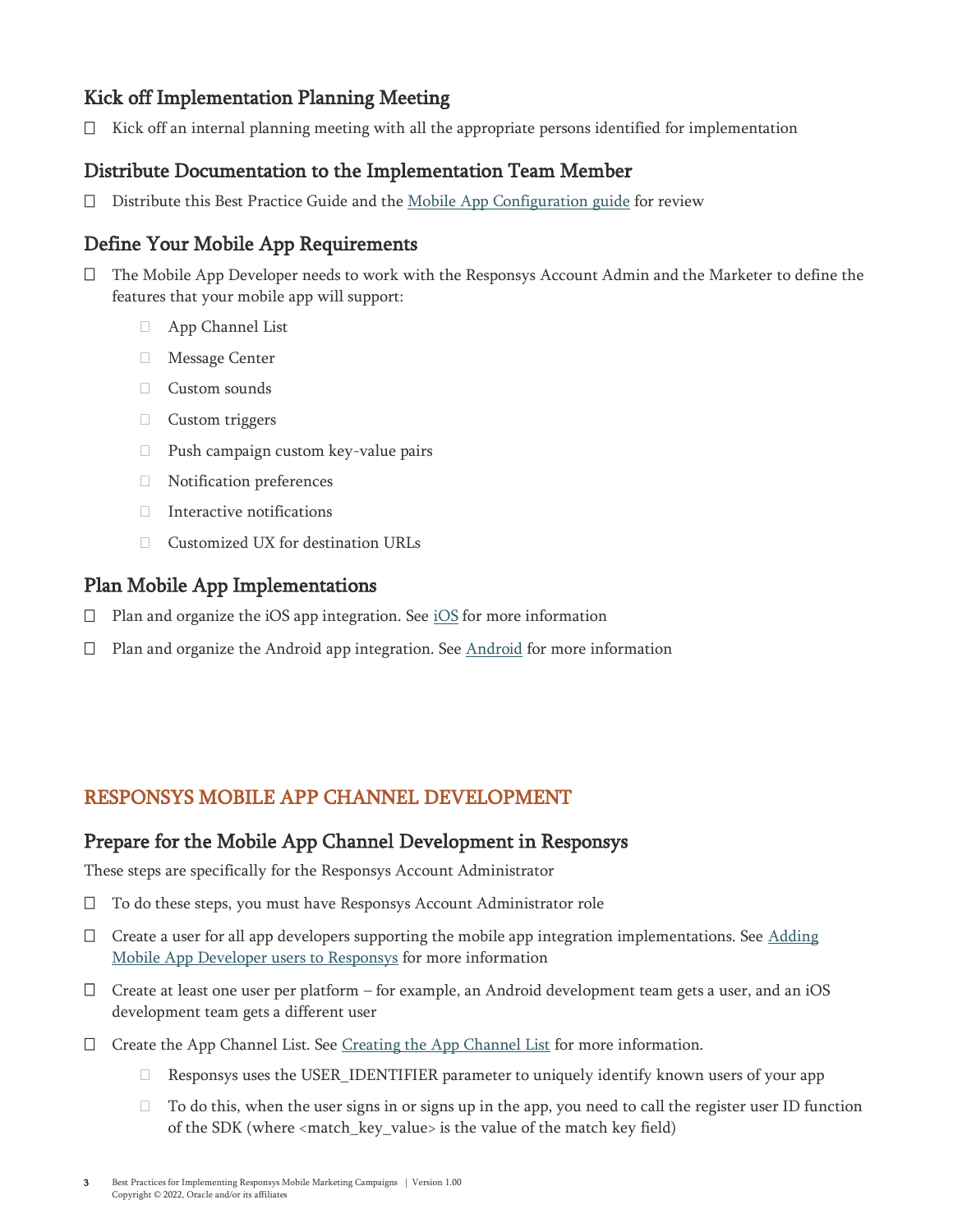$\Box$  While creating the APP\_CHANNEL\_LIST we provide this USER\_IDENTIFIER and it cannot be changed in the later stage

## Add Your App and Platform in Responsys

These steps are specifically for the Mobile App Developers.

- □ To do these steps, you must have the Mobile App Admin or Developer role.
- $\Box$  Obtain mobile platform-specific credentials from providers (APNs or GCM). See [Mobile App Config](https://docs.oracle.com/en/cloud/saas/marketing/responsys-develop-mobile/dev-console/dev-console.htm)  [Responsys](https://docs.oracle.com/en/cloud/saas/marketing/responsys-develop-mobile/dev-console/dev-console.htm) for more information
- $\Box$  Sign in to the Mobile App Developer Console in Responsys. [See Log In and Manage Your Account](https://docs.oracle.com/en/cloud/saas/marketing/responsys-develop-mobile/dev-console/login.htm) for more information
- $\Box$  Add your app and platform in Responsys. See [Manage Apps and Platforms](https://docs.oracle.com/en/cloud/saas/marketing/responsys-develop-mobile/dev-console/setup.htm) for more information

## Download the Required Files

These steps are specifically for the Mobile App Developers.

- $\Box$  For iOS
	- $\Box$  Download the latest platform-specific SDKs. See [Responsys Mobile SDKs](https://www.oracle.com/downloads/applications/cx/responsys-mobile-sdk.html#xd_co_f=MjNlMjZhODkwYjc4Nzk0MWY5MTE1ODg4MTkyNzMwNDM=~) for more information
	- □ Add the **pushio\_config\_debug.json** file to the Distribution IOS platform. See <u>Downloading the</u> [Platform-specific pushio\\_config.json File and the SDK](https://docs.oracle.com/en/cloud/saas/marketing/responsys-develop-mobile/dev-console/setup.htm) for more information.
	- Generate a [Distribution .PEM in the Apple Provisioning Portal](https://docs.oracle.com/en/cloud/saas/marketing/responsys-develop-mobile/ios/distribution-pem.htm)
	- Upload the .PEM file to the iOS Distribution Platform
	- $\Box$  Then Download and add your iOS Distribution **pushio\_config.json** file to your project
- □ For Android
	- $\Box$  Download the latest platform-specific SDKs. See [Responsys Mobile SDKs](https://www.oracle.com/downloads/applications/cx/responsys-mobile-sdk.html#xd_co_f=MjNlMjZhODkwYjc4Nzk0MWY5MTE1ODg4MTkyNzMwNDM=~) for more information

## Develop the Mobile App for Each Platform

These steps are specifically for the Mobile App Developers.

#### For iOS:

- $\square$  Develop the mobile app as per the iOS app design requirements. See the iOS [Step-by-Step Setup Instructions](https://docs.oracle.com/en/cloud/saas/marketing/responsys-develop-mobile/ios/step-by-step.htm) for more information
	- When generating an Authentication file, choose one of the following options:
		- **EXTERNS Auth-key. Se[e Generating an APNs Auth Key](https://docs.oracle.com/en/cloud/saas/marketing/responsys-develop-mobile/ios/auth-key.htm) for more information**
		- **EM.** See <u>PEM Development</u> an[d PEM Distribution](https://docs.oracle.com/en/cloud/saas/marketing/responsys-develop-mobile/ios/development-pem.htm) for more information

Note: Choose one or the other, not both.

- $\Box$  When developing for iOS, we recommend that you start with the iOS Development platform, which is like a sandbox that you can use to test and build this integration
	- $\Box$  Move the integration to the iOS Distribution platform when you are ready for an Ad-Hoc Distribution or submission to the App Store

#### For Andriod:

See the Android [Step-by-Step Setup Instructions](https://docs.oracle.com/en/cloud/saas/marketing/responsys-develop-mobile/android/step-by-step.htm) for more information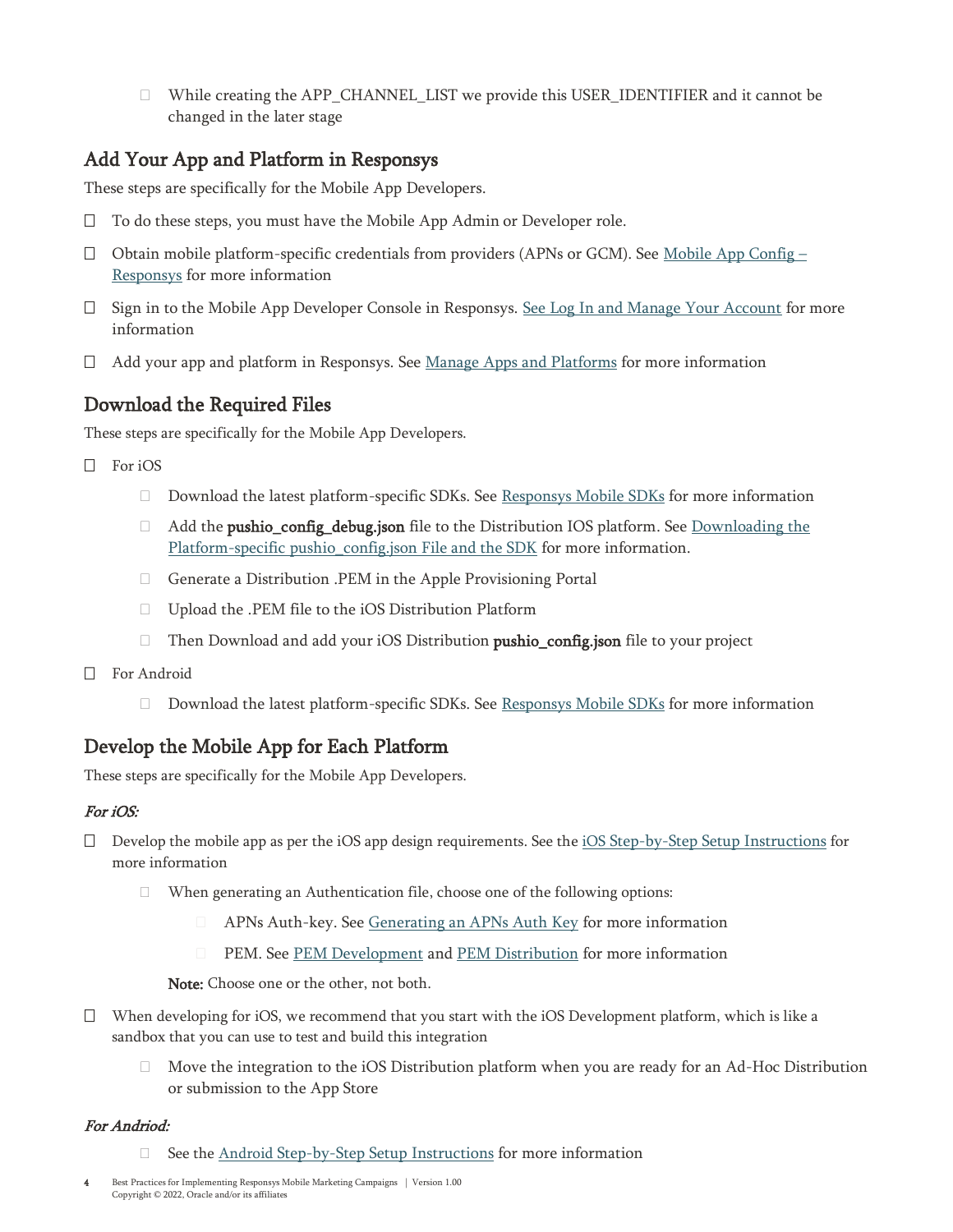#### For both platforms:

- $\Box$  If you are migrating your app from other marketing platforms to Responsys, then you must fetch all your device data to Responsys who have opted in & have a Deliverable in status. You cannot load the opted-out & undeliverables records into Responsys
- $\Box$  There is no Import connect Job (It will be performed only once by Data virtual team if needed with the strong business reasons) to load the data to APP\_CHANNEL\_LIST, so you need to make sure to provide all these information during the initial migration from the other platform
- $\Box$  You can identify a customer who signed out from the app by checking the USER\_IDENTIFIER, which gets replaced by a NULL value when a customer signs out of the app

## Perform Additional Mobile App Channel Configuration in Responsys

These steps are specifically for the Responsys Account Administrator.

- □ To do these steps, you must have Responsys Account Administrator role
- Access the App Developer Console in Responsys
- $\Box$  Complete the mobile app configurations required to send Push, In-App messages, and Message Center campaigns
	- Associate the mobile app with a Profile List, an App Channel List, and the Preferences PET
	- Add custom triggers created for the mobile app

See [Responsys Mobile App Config](https://docs.oracle.com/en/cloud/saas/marketing/responsys-develop-mobile/dev-console/postconfig.htm) for more information.

#### Send a Test Push to the Mobile Apps

These steps are specifically for the Mobile App Developers.

- □ To do these steps, you must have the Mobile App Admin or Developer role
- $\Box$  Install the mobile app on the test device
- $\Box$  Obtain a device ID to use for testing
- $\Box$  Send test message to the test device

For step-by-step instructions on testing your app, see [Test Apps.](https://docs.oracle.com/en/cloud/saas/marketing/responsys-develop-mobile/dev-console/test.htm)

#### Develop and Deliver Push, In-App, and Message Center Campaigns

These steps are specifically for the Marketers.

- $\Box$  To do these steps, you must have a Responsys user role.
- Your Responsys Mobile App Channel is now ready
- □ Create Push, In-App and Message Center campaigns from Responsys. See [Mobile App](https://docs.oracle.com/en/cloud/saas/marketing/responsys-user/Push_Overview.htm) Campaigns for more information

#### Plan for SDK Version Updates

 Once your apps are configured with the Responsys Mobile SDK, plan to update to the latest SDK version as soon as a new SDK version is released. This allows your apps to take advantage of the new and improved functionality in the Responsys Mobile SDK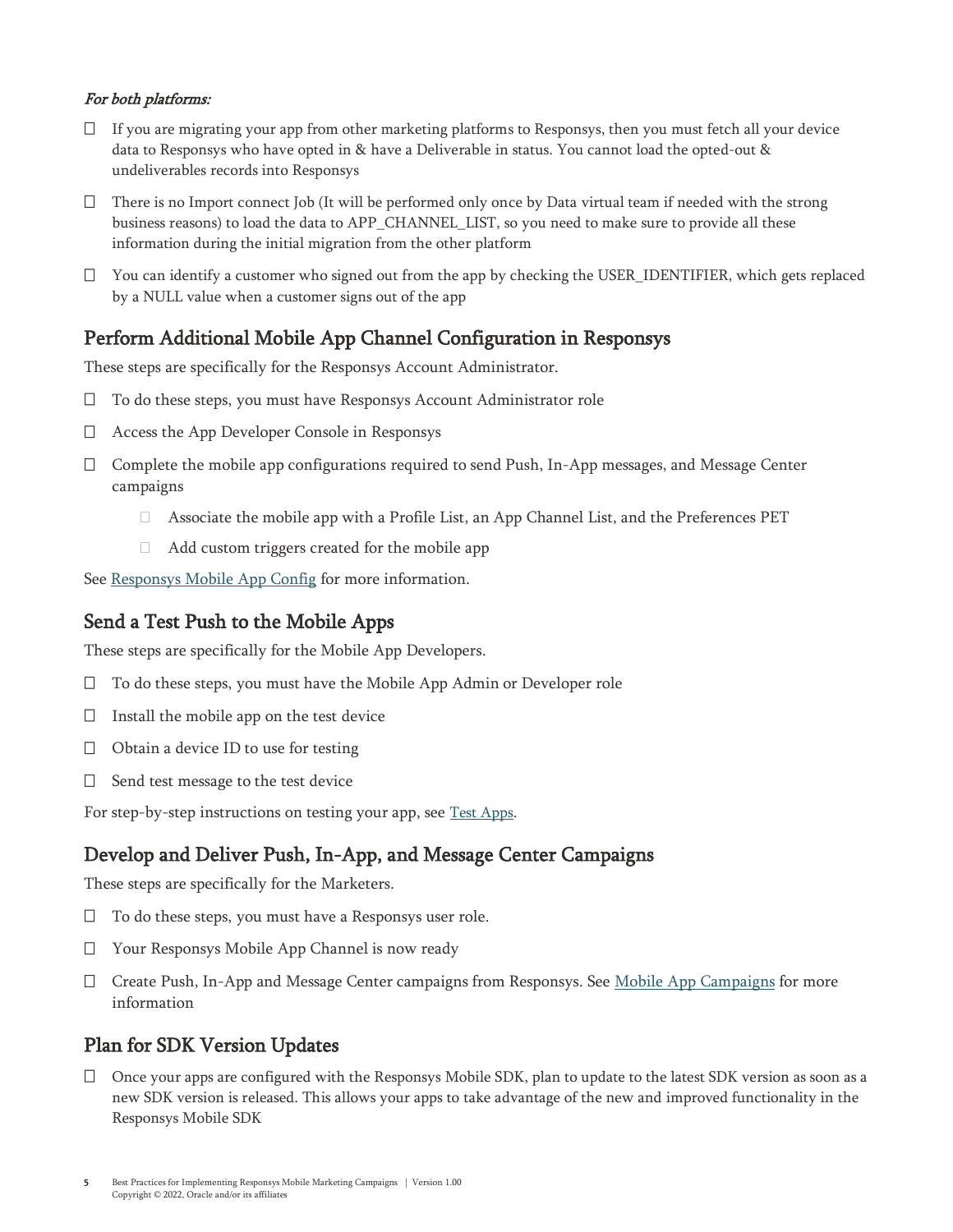Oracle Responsys only supports the four most recent Major SDK Releases. If your App is on an SDK version older than the four most recent Major SDK Releases, the Responsys Mobile App functionality might not work as expected.

This policy applies to both iOS and Android SDKs.

For more information, see the following resources:

- **[SDK Support Policy](https://docs.oracle.com/en/cloud/saas/marketing/responsys-develop-mobile/support-policy/support-policy.htm)**
- **[Oracle Responsys Mobile SDKs](https://www.oracle.com/downloads/applications/cx/responsys-mobile-sdk.html)** for the currently supported SDKs
- **[iOS](♣%09https:/docs.oracle.com/en/cloud/saas/marketing/responsys-develop-mobile/ios/upgrade.htm)** an[d Android](♣%09https:/docs.oracle.com/en/cloud/saas/marketing/responsys-develop-mobile/android/upgrade.htm) upgrade guides for how to update to a new SDK
- [What's New](https://docs.oracle.com/en/cloud/saas/marketing/responsys-develop-mobile/whats-new/whats-new.htm) for the new or improved functionality in the Responsys Mobile SDK

## FAQs & Troubleshooting

For more information on frequently asked questions and troubleshooting, see [FAQs](https://docs.oracle.com/en/cloud/saas/marketing/responsys-develop-mobile/faqs/index.htm) and [Troubleshooting.](https://docs.oracle.com/en/cloud/saas/marketing/responsys-develop-mobile/troubleshooting/troubleshooting.htm)

#### RESOURCES

- [Responsys Mobile Help Center](https://docs.oracle.com/en/cloud/saas/marketing/responsys-develop-mobile/Index.htm)
- [Mobile App Channel Configuration Process in Responsys](https://docs.oracle.com/en/cloud/saas/marketing/responsys-develop-mobile/dev-console/dev-console.htm)
- [iOS Step by Step Integration Instructions](https://docs.oracle.com/en/cloud/saas/marketing/responsys-develop-mobile/ios/ios.htm)
- [Android Step by Step Integration Instructions](https://docs.oracle.com/en/cloud/saas/marketing/responsys-develop-mobile/android/android.htm)
- [How to create Mobile App Campaigns in Responsys](https://docs.oracle.com/en/cloud/saas/marketing/responsys-user/Push_Overview.htm)